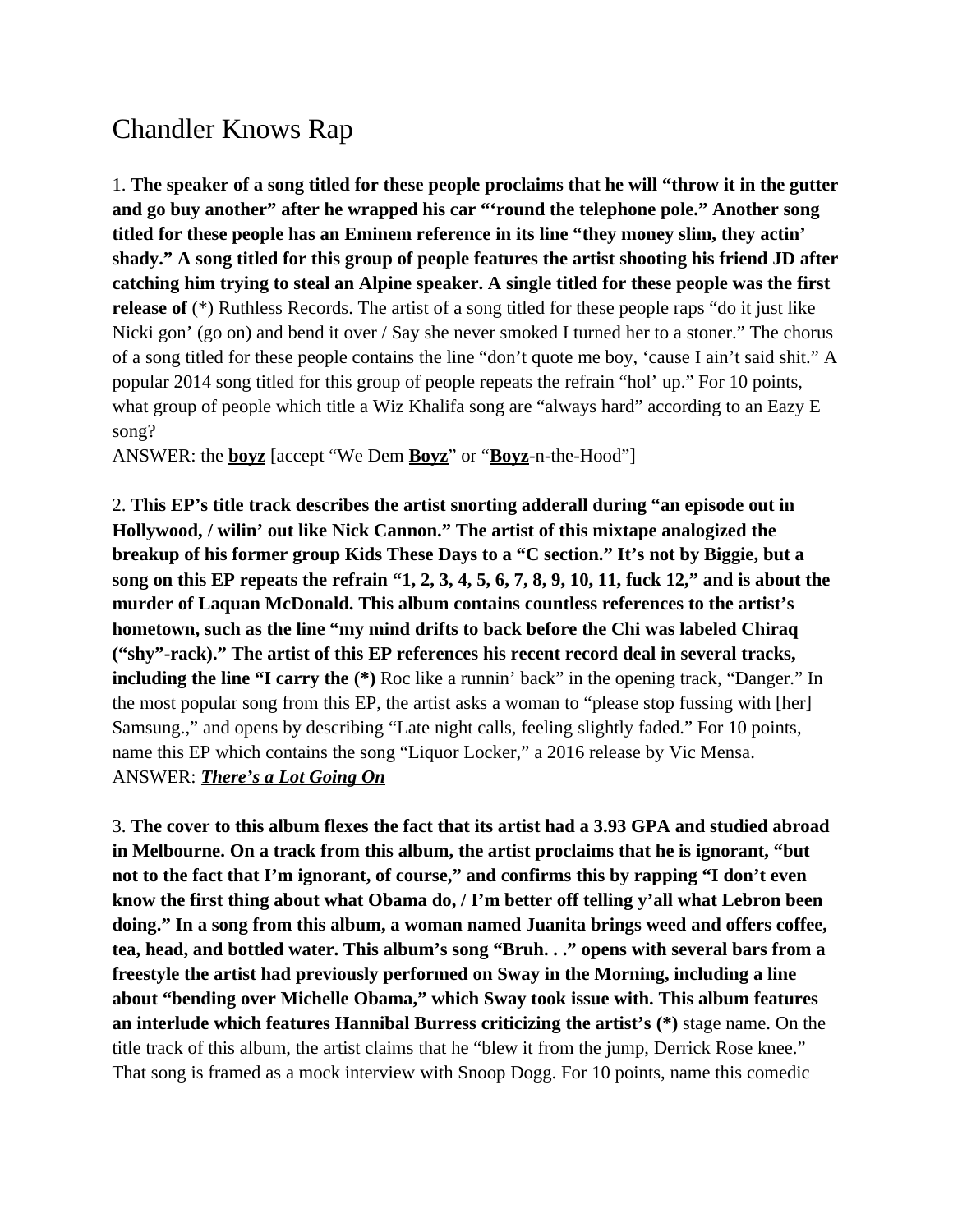album which features the tracks "Pillow Talking" and "Lemme Freak," the debut of Jewish rapper Lil Dicky.

## ANSWER: *Professional Rapper*

4. [note to players: *description acceptable*] **The real-life person who voiced this character claimed that doing the role "invigorated [him]" and showed him that he still had his "fastball." Upon receiving a watch, this character proclaims "I remember Twista had this motherfucker on in** *The Source***!" The skit which this character is part of is heard by the song's rapper after a woman butt dials him, alluded to by the line "I heard the whole thing," which a rapper sings right before this character appears. This character tells a woman "baby you done took this shit to another motherfucking level!" and later calls that woman (\*)** "god damn disgusting." This character comments on his girlfriend's Jimmy Choo shoes and claims that he's going to "shoot a bootlegger" to thank another man. This character is part of a skit titled "The Best Birthday" with Salma Kenas on a song where John Legend sings "let's call out names, names, I hate you more." For 10 points, name or describe this character which appears on a Kanye song from *My Beautiful Dark Twisted Fantasy*. ANSWER: **Chris Rock's** character in "**Blame Game**" [accept descriptive answers like "the **guy**

from the skit on "**Blame Game**"; prompt on partial answers; do not accept answers suggesting the character is female]

5. [note to players: **2** answers required] **On a song by both of these artists, one raps "it hurts, but I never show / this pain you'll never know" while the other describes having "hate in my heart, love in my mind." On another track, one of these artists raps "so why the fuck would I join 'em when I beat 'em?" despite having the other artist feature and claim that his "bars are full of broken bottles / and [his] nightstands are full of broken bottles." On a 2010 song, one of these two artists raps "you can keep knockin, but won't knock me down," while the other asks "where was you when I fell and needed help up?" On a wildly popular song with two other rappers, one of these artists raps "life is such a fuckin' (\*)** rollercoaster then it drops," while the other proclaims to be "Hannibal Lecter in case you're thinkin' of saving face." Along with Kanye, these two artists featured on Drake's song "Forever." For 10 points, name these two artists that collaborated on the songs "Drop the World" and "No Love," who sometimes go by the nicknames "Weezy" and "Slim Shady."

ANSWER: **Lil Wayne** and **Eminem** [or Dwayne **Carter** and Marshall **Mathers**; accept answers in either order]

6. **One critic stated that this album "involves heavy rotation of the word 'motherfucker,' without which the album would be considerably shorter." On a song from this album, a rapper warns to "cover your head like an ostrich" whenever he's steppin'. A rapper on this album calls himself "ruthless, never seen like a shadow in the dark." A verdict of "guilty of being a redneck, white bread, chicken shit motherfucker" is given during a mock (\*)** trial on this album. This album's title track ends with the line "damn that shit was dope!" That song